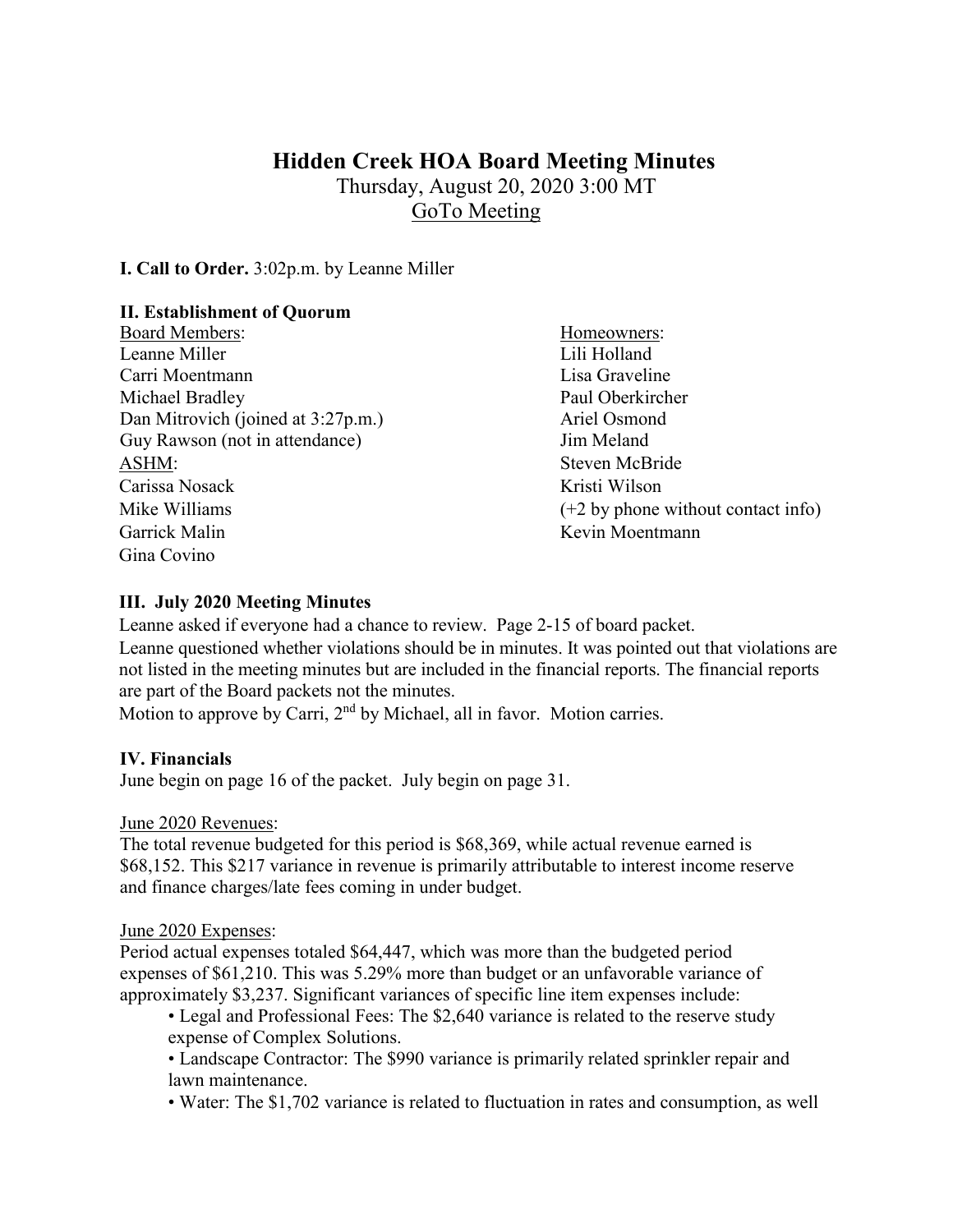as reduced consumption from the shutdown of Summit County, and the milder weather from the spring/summer season.

• After review of this report, there are two  $91+$  day balances listed as of June 30, 2020 totaling \$12,575. As of July 20, 2020, there are two delinquent accounts.

- Unanticipated capital expenses: During the period, no money was spent.
- Planned capital expenses: During the period, \$1,233 was used to pay for heat tape repairs.
- Summary: Year-to-date planned and unplanned capital expenses total at \$8,340.

## July 2020 Revenues:

The total revenue budgeted for this period is \$68,369, while actual revenue earned is \$68,188. This \$181variance in revenue is primarily attributable to interest income reserve coming in under budget for the period.

## July 2020 Expenses:

Period actual expenses totaled \$68,189, which was more than the budgeted period expenses of \$67,457. This was 1.09% more than budget or an unfavorable variance of approximately \$732. Significant variances of specific line item expenses include:

- Maintenance: The \$3,120 variance is related to various projects taking place around the property including sprinkler repair, painting, parking patrols, and inspections.
- Water: The \$1,675 variance is related to fluctuation in rates and consumption, as well as reduced consumption from the shutdown

• After review of this report, there are two 91+ day balances listed as of July 31, 2020 totaling \$14,911. As of Aug 18, 2020, there are two delinquent accounts totaling \$8,203. These accounts are in collections.

• Unanticipated capital expenses: During the period, \$45,050 was spent on removing and replacing the retaining wall.

• Planned capital expenses: During the period, no money was spent.

• Summary: Year-to-date planned and unplanned capital expenses total at \$53,390. The current reserve balance is at \$360,804.

Leanne asked about the unanticipated capital expense of the retaining wall and why it was categorized that way. Carri responded that it was originally a 2021 capital budget item moved forward by the Board to 2020 due to the MRW project and other capital projects.

# Page 48 of the Board packet:

GAAP makes sure that they are general enough to cover multiple industries, and HOA's are a niche segment. The HOA should adopt a policy based on the general guidelines.

## **Proposed Standard for Operating and Capital Expenditure Differentiation at Hidden Creek HOA**

US GAAP provides guidelines on the appropriate situations to capitalize expenses. US GAAP does not give number thresholds or absolute rules regarding HOAs and capital expenses.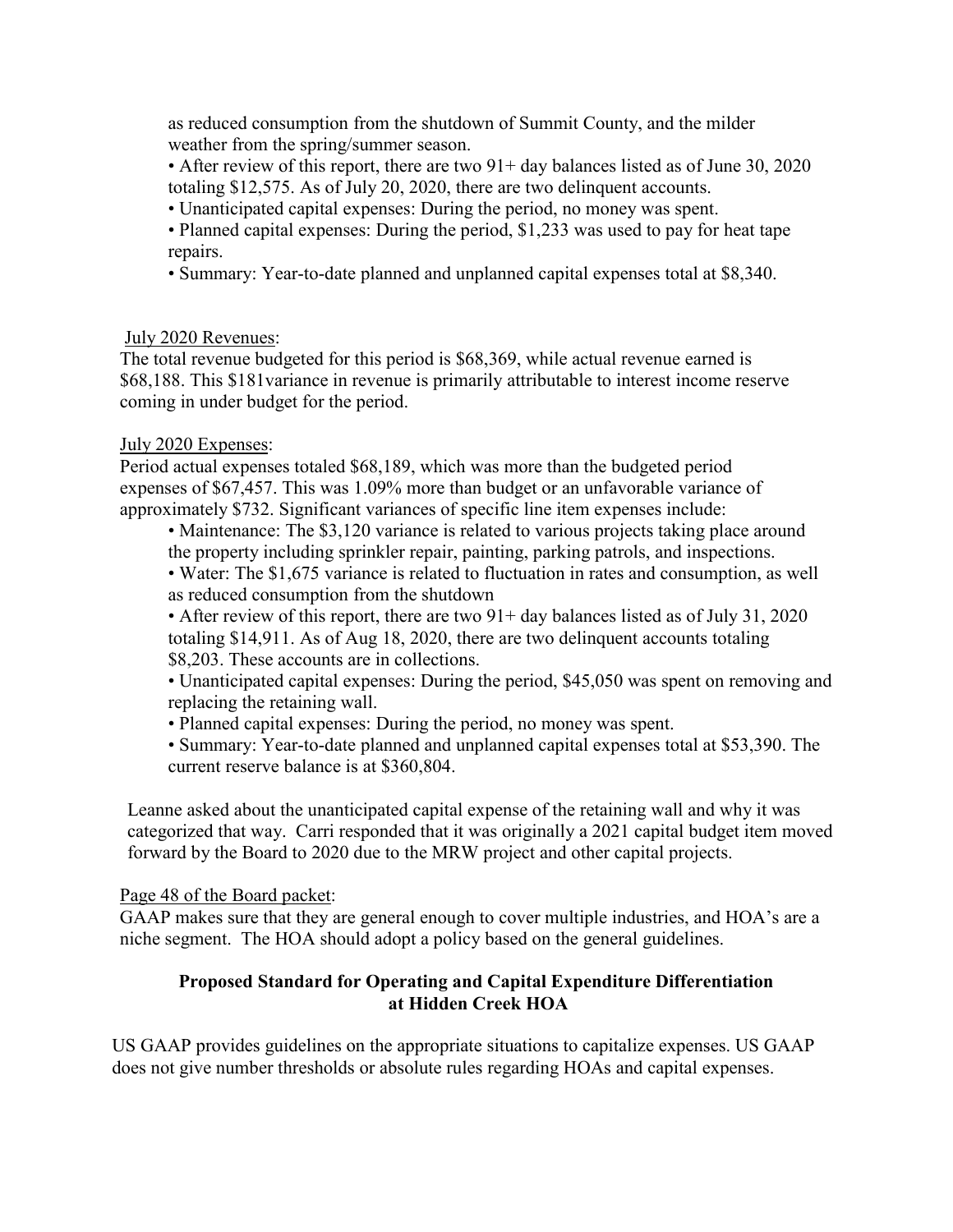According to current information, the industry best practice is to understand the guidelines and create an HOA policy that follows them. Garrick provided the following examples differentiating:

#### **Proposal:**

Based on historical expenses:

- Operating expenses are considered those items that either (a) return previously working asset(s) to their working condition or (b) return asset(s) to preexisting conditions.
- Examples include snow removal, mowing the lawn(s), painting a common wall, and pest control.
- Capital expenses are considered those items that add value or life to assets of the HOA.
- Examples include expanding the retaining wall, installing new roofing materials, and adding new drainage pipes.
- Expenses such as utilities, management and labor fees, and insurance are regular operating expenses.

Leanne would like to set a monetary limit. Item tabled to future meeting when Guy and Dan can participate.

Carri asked if anyone had heard from Guy or Dan regarding their participation in the meeting. Leanne sent them both a text and neither had responded.

Leanne asked to revisit the last page of the financial packet, the breakdown of maintenance labor hours, and discuss if this is what the Board want in terms of how hourly costs are being accrued. Michael agreed.

Garrick reported that the last document is how the management company bills the HOA and follows the PMA. ASHM has a policy against providing HOA's with internal maintenance hour records.

#### **V. Management/Maintenance Report**

• Remodel/Modification Report

A detailed report is provided as part of the Board packet. Mike Williams reported there was nothing exceptional to call attention except that he was able to walk through 8B with the new owners and the county had passed off, but he was waiting on a copy to sign off on behalf of the HOA.

Carri brought up the fact that the rear window over the deck needed to painted as part of the interior remodel and window addition before the final inspection can be passed. They would also like to finish the decking but it may not be possible this year as they want to submit an amended decking remodel request. Mike was going to make sure the window was included in the interior remodel final inspection.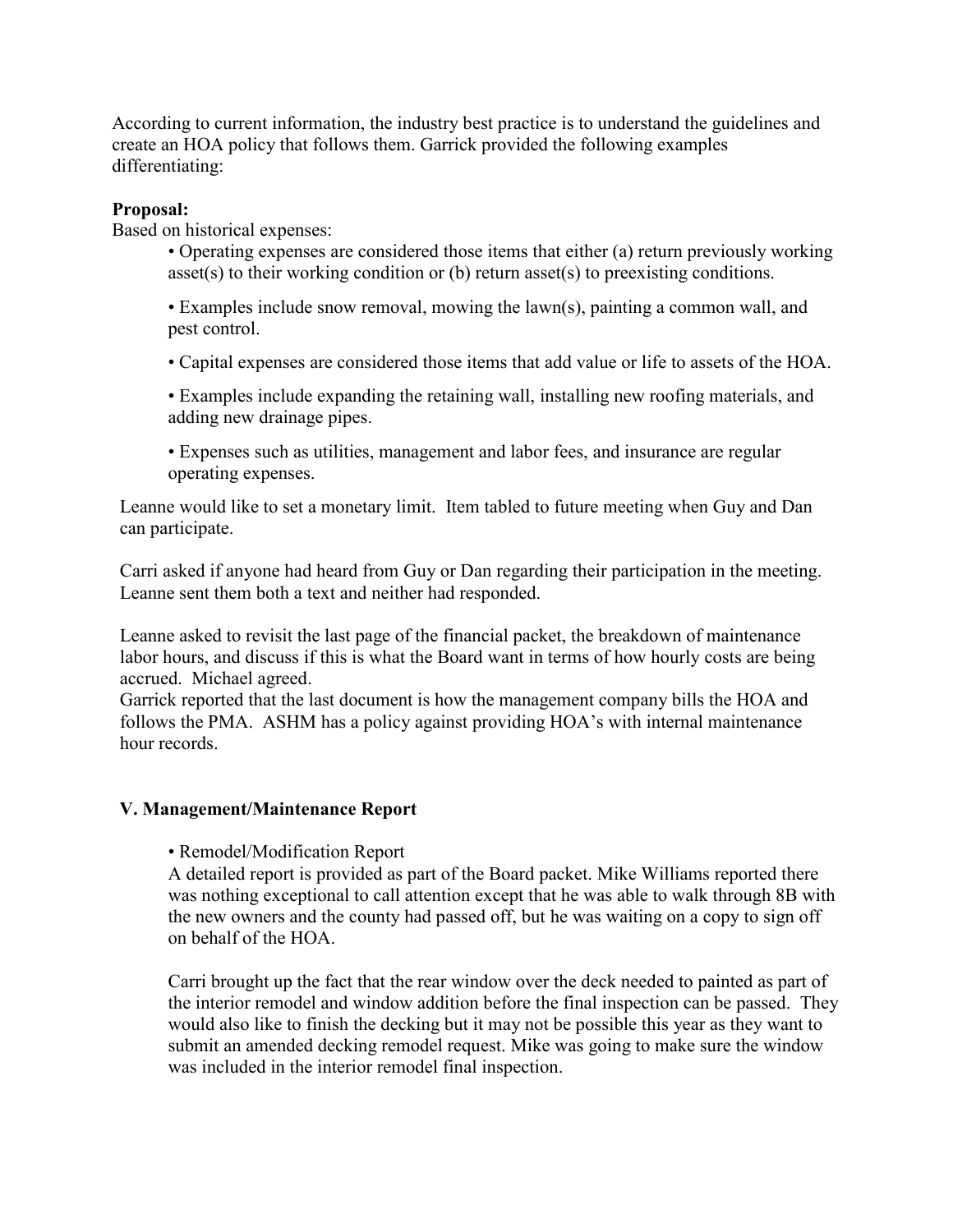Dan Mitrovich joined the call 3:27 PM

• Completed/In Progress/Parking Report (MRW)

A detailed report is provided as part of the Board packet. The biggest challenge this month has been irrigation water and damage to lines from construction projects. The extremely hot and dry temperatures have not helped.

Carri asked about Sunday's major valve leak and if it was under control. A homeowner (Brian Sampaio) jumped in the hole and water to shut the valve off. Altitude has almost completed the repair.

Michael asked if MikeW had talked to MRW or CVMA because of the work on Canyons Resort Drive and asked if the work was impacting.

MikeW reported that he has spoken to Marti Gee (MRW) about it and she reported that there were so many breaks up and down the lane it would be impossible to know or determine the cause but it could have been a factor.

Michael asked about the water issue by Aspen Drive. MikeW reported that there had been four total issues and all at this time all of them have been repaired.

Leanne asked about the brown patches of grass in the community and mentioned the water bills have been higher and asked how those were being addressed. MikeW reported that much of this is because of the hot/dry weather temperatures, the water line breaks and the timing in the season. He is constantly in communication with Altitude about the sprinklers and making adjustments for coverage. Altitude wants to remind the HOA that the system is old and many heads are in the process of needing or being replaced.

Carri suggested that the sprinkler be assessed every season and that sprinkler heads be evaluated for coverage and replacement at the beginning of the season as opposed to later when the need is apparent. Is the old system limited in the capacity to change heads to address the problem?

MikeW reported that it is a very large and old system. The fluctuations between what the system is able to deliver versus the changing needs throughout the season are part of the problem. He will continue to work with Altitude to make the adjustments as needed. Spring and Fall the system appears adequate.

Michael mentioned Jose making adjustments as needed. MikeW reported that Spencer is supervising Jose and that Mike is on the phone with him at least weekly to try and get ahead of things. Carri recommended a more comprehensive review of the irrigation system be completed in the beginning of the season. Carri suggested a record be started now to note issues so that in the Spring there would be documentation of coverage/head issues.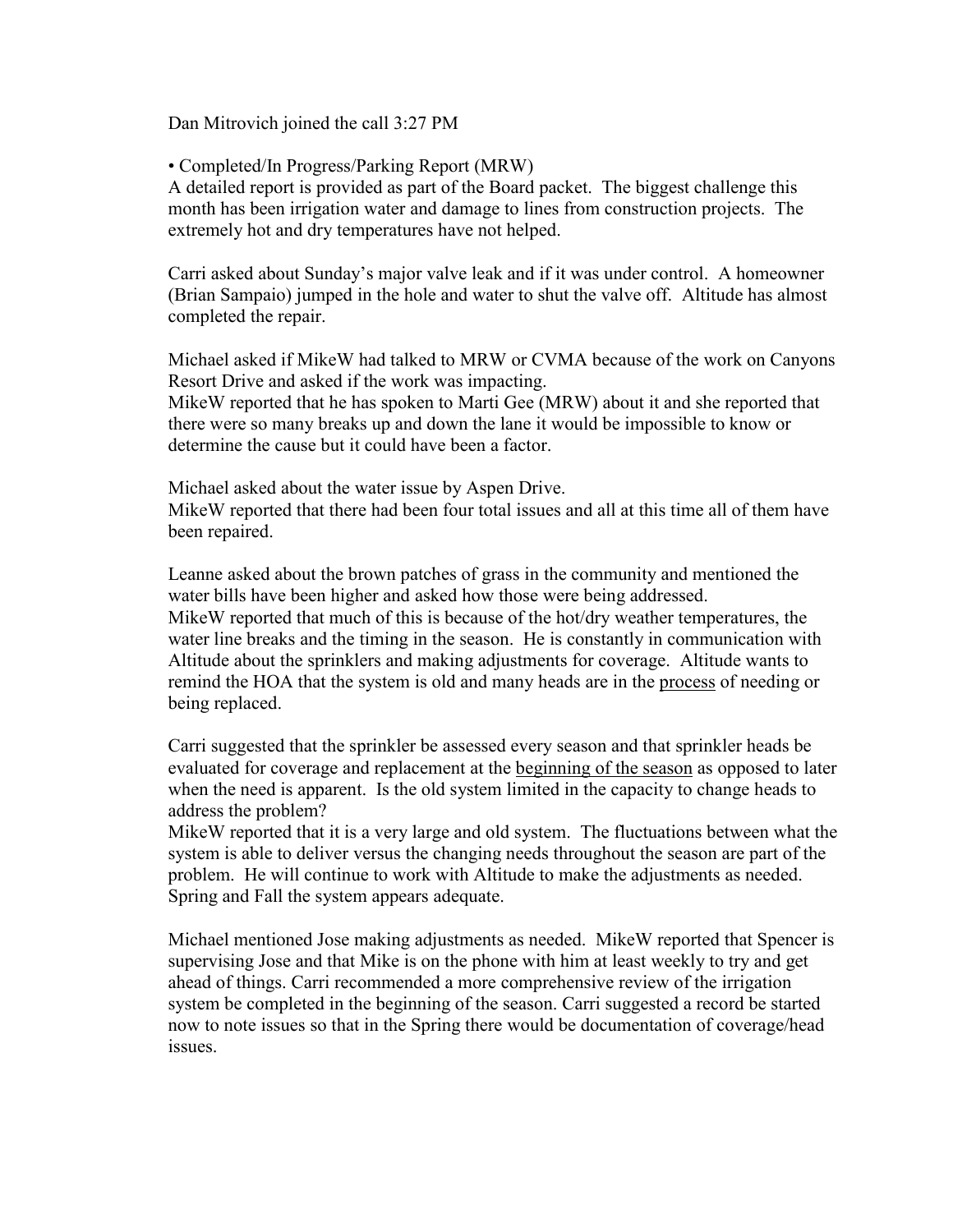Leanne brought up the Pool closing date and the possible postponement because of the limited activities this year. What are the Board thoughts?

Carri would like to make a decision and would suggest that we extend it. Can we set a date and then pending weather changing, adjust it? Mid-month in September? Michael Bradley agreed. MikeW suggested that they extend one week. He did this at another property last year and at the one week mark the weather change supported the closure. The  $7<sup>th</sup>$  is Labor Day and the  $14<sup>th</sup>$  would be another week. The  $14<sup>th</sup>$  would be a good tentative date.

Leanne mentioned the pool occupancy has been exceeding limits and questioned how to enforce. Michael suggested that an email with both the pool closure extension and the County Covid recommendations/Hidden Creek pools rules be sent as a reminder to homeowners.

Michael and Carri believed nightly renters appear to be the problem, not homeowners. A special reminder should be given by homeowners to their management companies to follow the rules. The community should be able to self-police and Carri encourages those who feel comfortable to do so, to speak up when they see residents breaking the rules. MikeW will add new signage, especially by the jacuzzi. All members in favor of email and signage.

Leanne asked about the recycle and garbage dumpster locations during construction. MikeW will have the recycle dumpster moved up to the Cedar Lane parking lot temporarily and email a notice about the temporary location.

Carri asked a question about the email the Board received today about the spa concerns. MikeW reported that the minimal amount of work that was necessary to get it working was completed (seals were replaced for pressure).

• Suggestions/Recommendations for buildings to be inspected by envelope study consultants are 11, 13, 17, 32, 36, 37 or 38 (optional 1, 20, 30)

Page 51 of the Board packet:

An updated Mountain Regional Water project timeline was included in the Board packet.

• Violations/Fines Report

Report is included in Board packet. Details are not shared publicly for privacy purposes. One report details the stage and type of violation and one report details the fine assessment.

ASHM has assessed a continuing violation for August.

Leanne asked about the necessity of an executive session related to the violations/fines and collections.

Carissa reported that information was exchanged with the attorney on the collection accounts and ASHM is awaiting a response. An executive session is not necessary at this point in time for any violations.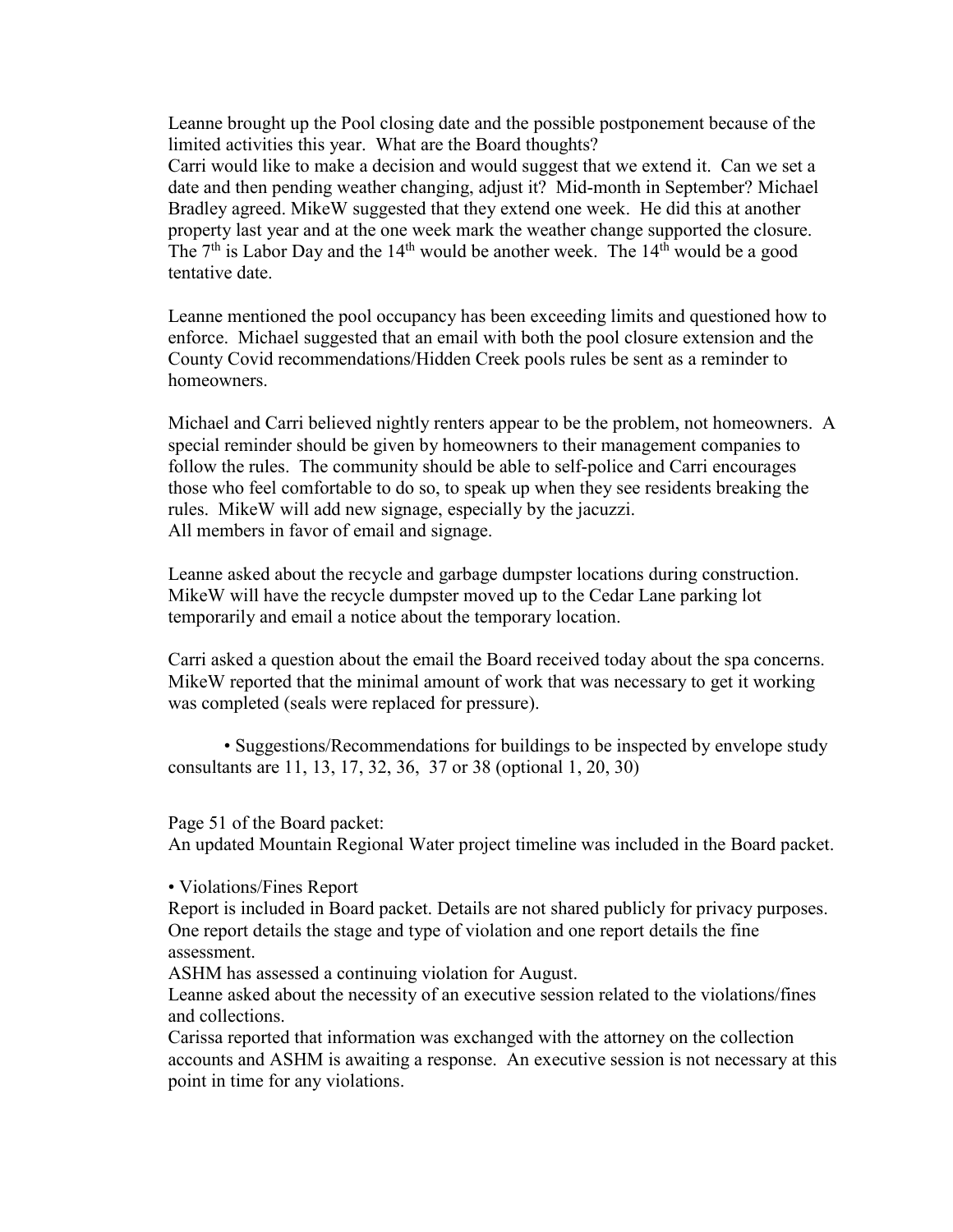Page 53 of the Board packet:

Personal Decking – ASHM is continuing to monitor the units. Personalized emails were sent on August 7th reminding of the deadline to perform the required maintenance.

#### **VI. Governance**

#### • Ratify Email Action

### **PMA**

Michael Bradley did a lot of work on the negotiation to reach mutually agreeable terms. Motion to approve by Dan,  $2<sup>nd</sup>$  by Carri, Leanne (Y). All in favor. Motion carries. Michael Bradley temporarily dropped off the call a few minutes earlier.

#### 34C (deck railing), 6A (A/C)

These units non-conforming issues were conditionally grandfathered. Documentation is recorded on their HOA accounts. They will be required to meet current standards if any work (repairs, replacement, etc.) is completed in the future.

Motion to approve by Carri,  $2<sup>nd</sup>$  by Dan, Michael Bradley (Y) Leanne (Y) All in favor. Motion carries.

#### • Legal: Summit County

Michael Bradley gave a brief report.

First, he wants to express gratitude to Brad Graveline for a nice job in articulating the position to best represent Hidden Creek. Ultimately, we think owners gained traction with Summit County Council to consider the Canyons Resort Area as an inappropriate area for the NMU-1, given the implications on what it could impose on the community with reference to developers and things that were already established over a 2-year period of time with the SPA agreement. We are hopeful that if owners continue to put pressure on the Council that they will remove the ruling for the area and prevent multiunit and increased density in the area with the zoning changes. Many homeowners were present as well as Carri, Leanne and Dan as Board members.

Next County Council Meeting is September 9<sup>th</sup>. Everyone is encouraged to attend as the HOA is stronger in greater numbers.

Carri mentioned that the Council members were carefully observing those who were on the Zoom Call up until the very end. The more people that participate, the more likely the Council will respond favorably to the community and homeowner input. Homeowners can send in written comments if they cannot or do not desire to participate verbally in the meeting. Written comments and questions need to be emailed by 12PM (noon) the day of the public hearing and can be accessed via the link provided with the agenda.

#### • Building Envelope Consultants (53m)

Leanne commented that there has been a lot of discussion about replacing roofs and insulation with the problems with ice dams. There are multiple opinions circulating.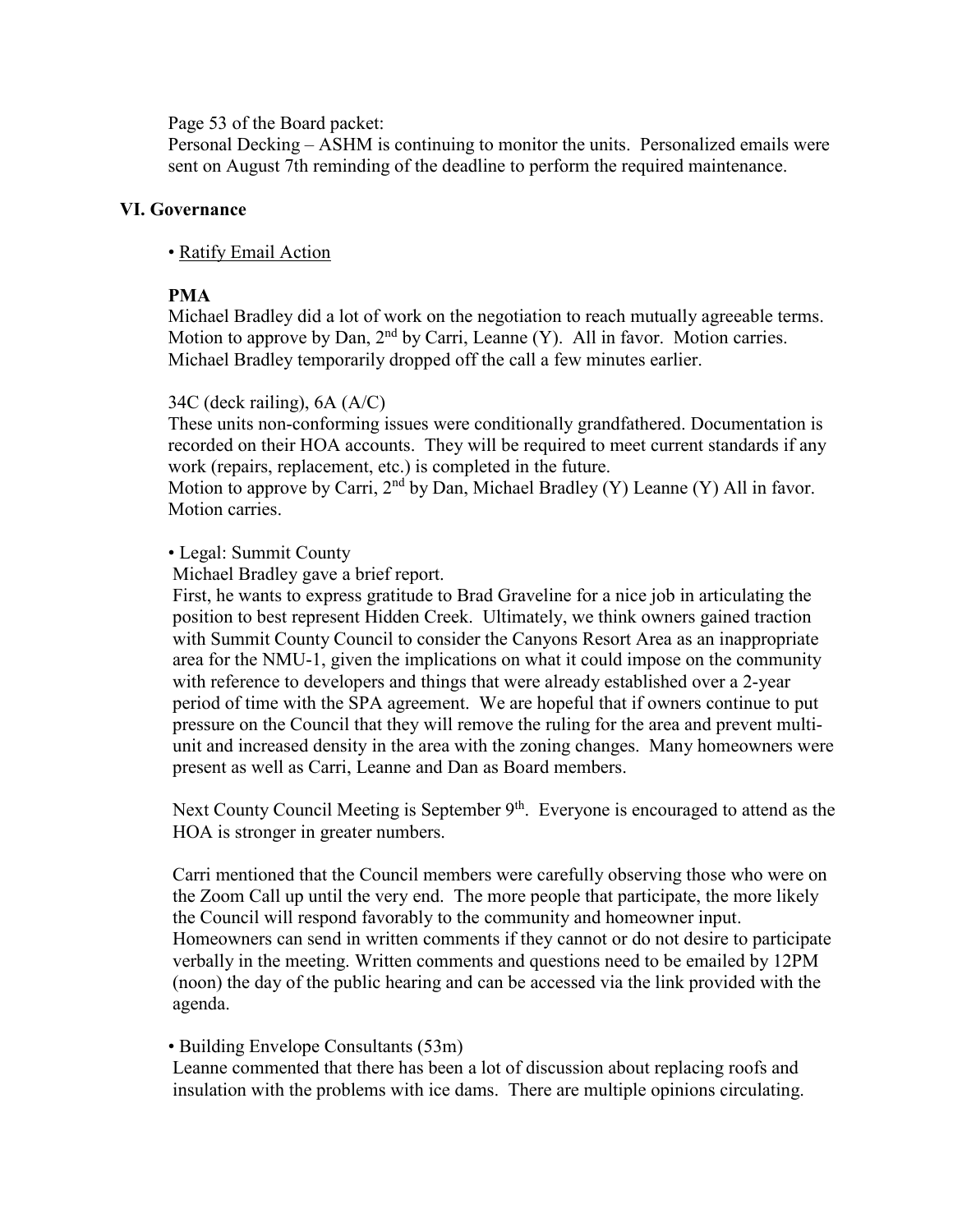Kraig Clawson (Innovative Building Envelope Consultants) had previously completed work for the association, (2012 & 2016) especially where people have expanded into the limited common area, but he is no longer available to give the Board direction in terms on the correct way to restore the buildings.

The Board contacted 2 companies in the SLC area to provide proposals to perform a study of the best way to move forward on various buildings. Those companies were J2 Consultants and Morrison Hershfield. The Board received the 2 proposals and were able to talk about them briefly which raised a few additional questions. The Board received a response from J2 that provided a clarification/correction on their fee schedule on their initial proposal as well as information and professional qualifications on who would be performing the work. A response for Morrison Hershfield was not received prior to the meeting.

Carissa has experience working with J2 and reports that they are providing independent 3<sup>rd</sup> party engineering and contractor oversight, on another large project in Park City. The project is going very well and she is impressed with the quality of work and services. Carri vetted J2 as well with other people in the Park City area who were very pleased with their work and clean contract.

Both companies were given an opportunity to respond to additional Board questions. Morrison Hershfield did not seem to address all of the HOA concerns.

Motion to hire J2 by Carri for the initial phase (\$6400),  $2<sup>nd</sup>$  by Michael, Dan (Y), Leanne (Y). All in favor. Motion carries.

#### • ARC

#### • HVAC Standard

The Board packet includes the version that shows the edits, a "clean" version of the edits and a document with the HVAC "ARC Helpful Hints" that was removed from the proposed standard.

Leanne was concerned about liability related to recommending specific models of AC/Splits. Discussion concluded with agreement that the language being modified to state "possible" condenser units to illustrate examples of those units meeting the standard.

Dan questions what the policy is for the adjacent neighbor notification/approval. Carri comments to make neighbors' approval a condition of approval is not legally sound. ARC proposed the policy be amended to reflect a courtesy email sent to adjacent homeowners with a 48-hr response time for comment/feedback to management (NOT approval) that will be relayed to the Board following the ARC meeting and prior to the Board meeting.

Dan does not agree on the legal grounds to the change.

Carri opposes homeowner's having the ability to APPROVE or DENY any type of remodel/hot tub application. Further commenting that Eric Weeks, a Utah attorney and member of the ARC committee has brought up the same legal concern on several occasions.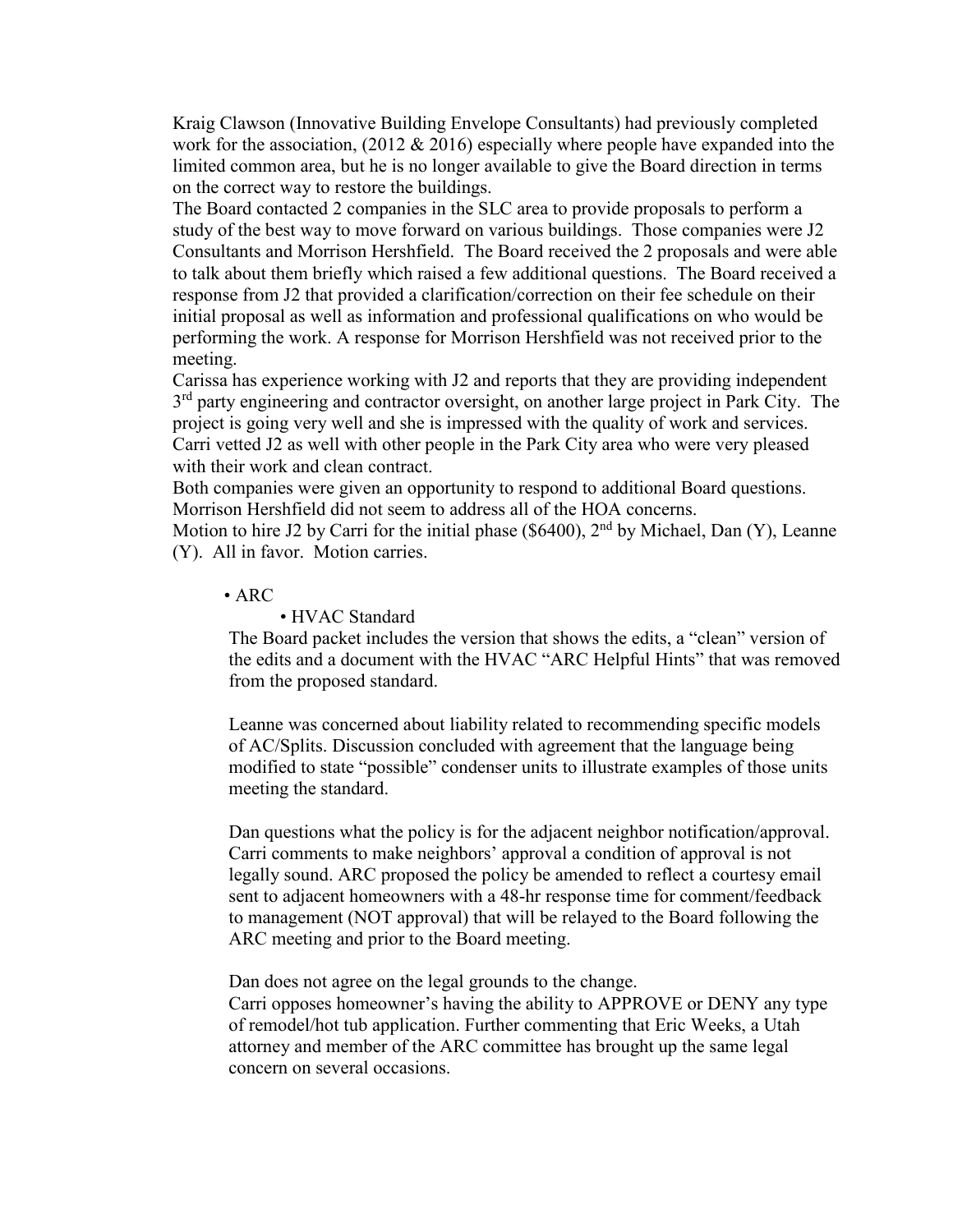Leanne would like to put teeth in the language similar to: A courtesy email with proposed details will be emailed to adjacent neighbors with a response deadline. Michael suggested the adjacent homeowners be given 2 weeks to respond to the notification email. Carri believed this was too much time and would slow down the application process which the Board has been trying to expedite on behalf homeowners.

Carissa said that ASHM could give adjacent neighbors the details of the request in advance of the ARC meeting and allow them to be contacted during the ARC meeting so any comments, questions and feedback can be received and the process would not be unnecessarily delayed.

Michael commented clarifying that this would be incorporated into the new process that was already created for applications. Leanne thought that this would be reasonable.

Leanne asked about condenser sizing requirements and maintenance. Is "aesthetically pleasing" enough verbiage for the Board? Carri mentions there is overlap within the document that addresses aesthetics, conduit length and ARC just tightened up the language. The standard language is a good tool for HVAC contractors and homeowners to utilize when considering an application. Dan was concerned about calling out specific brands and was this something the Board should consider related to other items such as Sherwin Williams paint? Carri stated paint colors are formulas not necessarily brand specific for example for door colors, asking would Dan be comfortable with inserting the language "comparable". Leanne asked if the Board wanted to vote subject to the changes? Everyone was fine moving forward with the vote. Motion to approve with proposed changes to add: "equivalent/comparable" models, verify verbiage that corresponds with the Rules & Regs, and Policy details on the adjacent neighbor notification tied to the ARC timetable by Carri,  $2<sup>nd</sup>$  by Michael, Dan (Y), Leann(Y) All in favor. Motion carries.

• 28D Plumbing, interior remodel with plumbing

Carri commented that this remodel application was brought direct to the Board, bypassing ARC, because of the transition to the new timetable/schedule. Application was complete and ASHM reviewed and recommended it go straight to the Board. The window portion of the remodel application met the standard and was already approved by ASHM. Leanne questioned why this application needed to even go to ARC or the Board for approval. Carissa explained that previously the Board had asked that any plumbing changes be reviewed by the Board. Homeowners were doing the right thing by notifying the Board and making sure that their remodel has approval. Carissa stated our standards and even our latest newsletter direct homeowners to submit any remodeling plans to the HOA. Leanne asked what in the application the Board was being asked to approve? Plumbing - Carissa stated that the homeowner was basically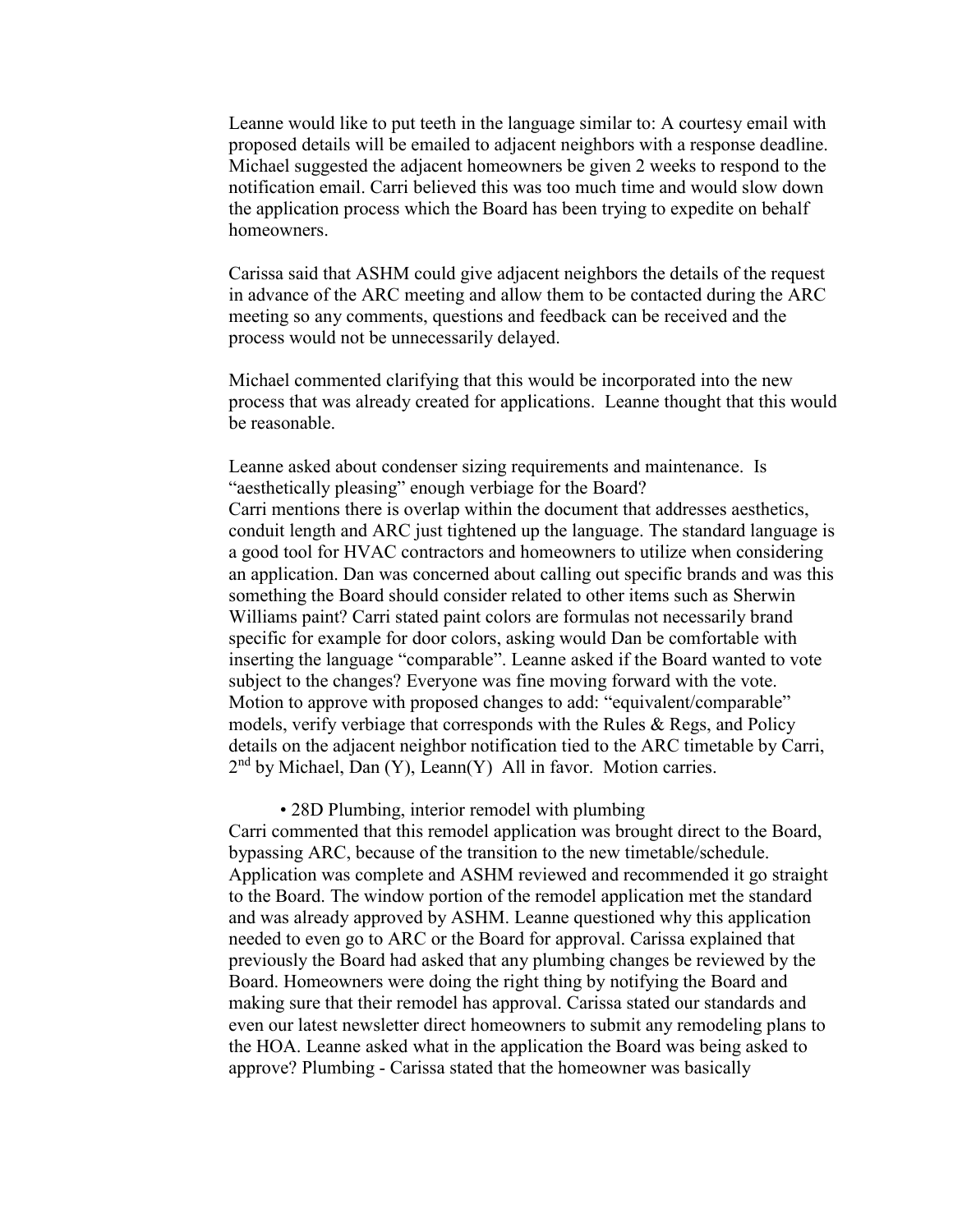remodeling the bathrooms and replacing a short length of plumbing line (possibly original piping) and the hot water heater and connections.

Leanne stated that, in her opinion this application is not in the purview of the HOA and reviewing the application is a waste of Board's time and unnecessary. "Does everyone think that every application requires Board approval and asked for others opinions?" Dan agreed with Leanne and believed many applications should be treated clerically by ASHM and not go through a formal process. Michael liked the idea of having the applications go through ARC/Board for oversight and to create a record. Carri agreed with Michael, adding that the HOA was asking a lot of the property manager to sort through this and make these determinations. The standards for windows, doors, etc. make it easy to streamline and the Board has given ASHM the "green light" for those applications but our property is so challenging (plumbing, water/sewer usage) and historically there has been so much poorly done work that has slipped by that the HOA there is a need for oversight and a record. Leanne believes there should be oversight but not use up HOA time and resources. Carissa stated the same scenario came up with 16B1 with some plumbing alterations and we went through this same exercise to get additional information from the homeowner to answer questions of the Board. ASHM is just asking for some clarification going forward, sometime we need this process and sometimes we don't? Carissa asked whether the Board wanted to vote on this application or just have ASHM move forward. Carri wanted to vote and document for the homeowner the Board approval pointing out this was a thorough application and that we now have documentation of the remodel. Dan stated he was in support of clerical approvals but believes this application is something different and is in favor of voting on this application.

Motion to approve by Carri,  $2<sup>nd</sup>$  by Dan. Michael (Y), Leanne (abstain, because it should not have come to the Board and should be approved administratively by management). Motion carries.

• Reserve Study

Final changes postponed pending envelope study to address ice damming issues. Carri requests that the draft be addressed soon as the community will be asked to vote on a Special Assessment at the Annual Meeting.

Leanne said it can be discussed during the Monday August 24<sup>th</sup> executive session for legal issues.

Carri asked if an email vote could be used to finalize the Reserve Study, including the projects and elements of the Special Assessment. Leanne agreed that it could be addressed.

#### **VII. Owner Comments**

Paul Oberkirker (Building 17) has been an owner for 12 years and likes what the Board is doing as they are interested in keeping the HOA fees low and plans to continue his participation in the HOA meetings.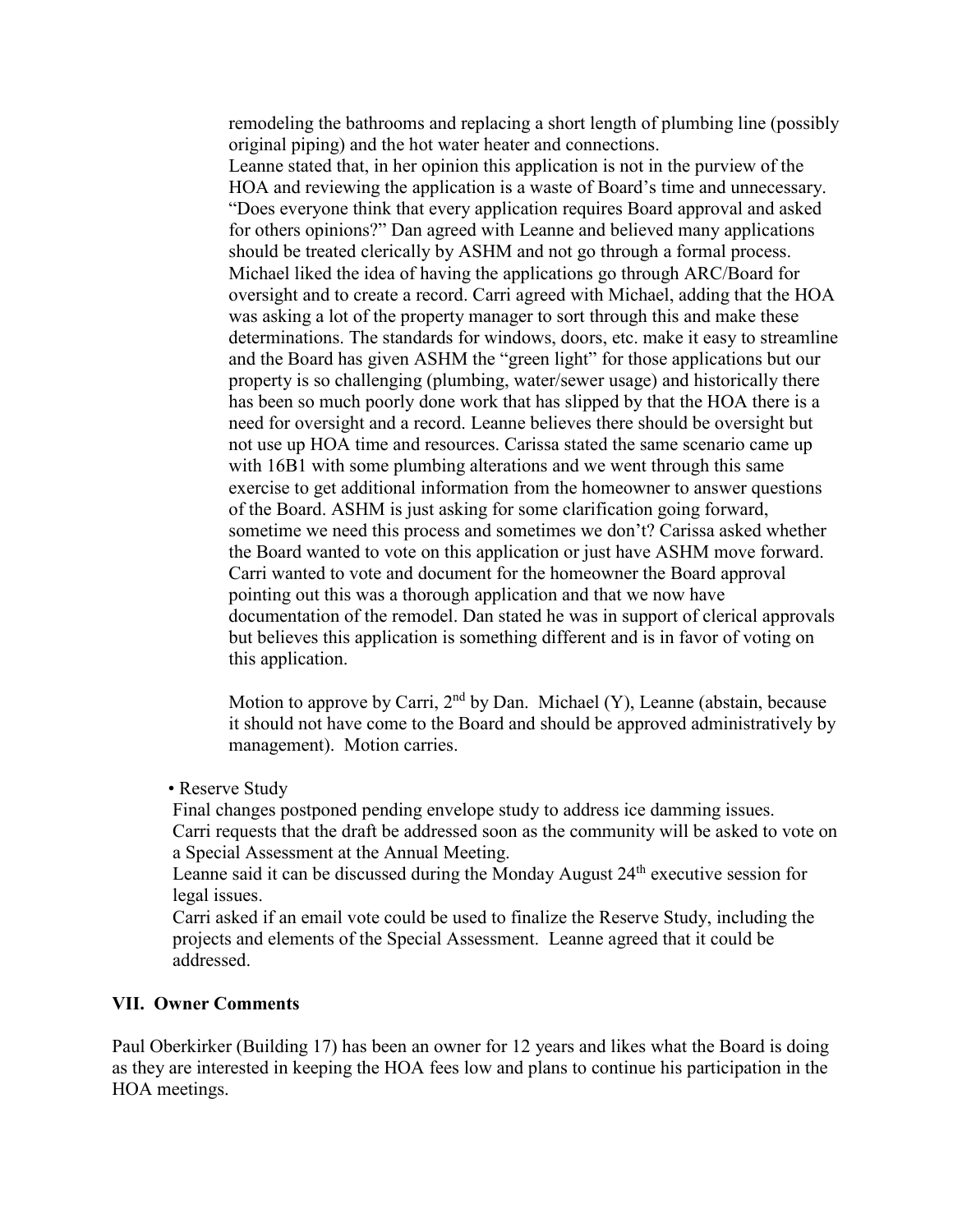Concerns were expressed about nightly rental occupants breaking the rules and hopes the Board can work to address those concerns.

Paul is also very concerned about the roofing issues on his building and ice damming/water damage as his unit has developed a significant smell. He is concerned that he has complained to the HOA and nothing has changed and the water running down the wall will continue this winter causing significant damage. Heat tape was used on the roof but was removed and homeowner believes this may be a solution.

Board encourages the use of Buildium to make reports to management for maintenance requests and to report violations (specifically nightly renters and violations of Rules and Regulations). \*The building envelope study will include the evaluation of his unit.

Lili Holland (25D) expressed concerns about nightly rentals, the abuse of amenities, the difference between the summer and winter clientele, occupancy limits and enforcement. Lili has looked into Utah law and suggests that a legal opinion is needed for the HOA to evaluate the potential of charging a Resort Fee to address the concerns.

Dan and Michael commented they echo the concerns about the violations by summer nightly renters and encourage possible solutions by homeowners. Winter renters do not seem to cause the same problems.

Kristi Wilson (27C) had questions about the process to submit an amendment to her previously approved remodel-modification and the new ARC schedule. Carissa addressed the concern with a request for her to submit the paperwork before Aug  $26<sup>th</sup>$ . Kristi thanked Leanne for the response to her emails about the insulation. However, she is concerned the envelope study will not be completed in time to address her remodel and project. Her building's roof was replaced in 2019 without addressing the insulation issues. She submitted a proposal to the Board to address the insulation issue and is frustrated that a resolution has not been reached.

Michael acknowledged Kristi's comments, but until the roofing inspection is completed and recommendations are made by the engineer the Board cannot proceed. The timing is unfortunate. Michael asked her for more detail on her timing and she responded that after consulting with an insulation company and 2 contractors they reported that it is an extensive process to open ceilings for insulation and it would need to be done at the beginning of the renovation.

Leanne states the Board does not have the information to be able to reply. Kristi said that there is visible water damage in the master bedroom where the window bumps out and the vaulted ceiling merge. Kristi is concerned that the roof on her building was replaced in 2019 and she was previously advised to install insulation, inquiring what has changed?

The Board committed that her unit will be one of the first buildings inspected and apologizes that the timelines do not match up. The Board wants to get the technical review and opinion before advising further. Kristi asked if Leanne could give her an update when it was determined when J2 would begin and Leanne committed to doing so. Kristi asked if there is damage related to lack of insulation and there are ice damming issues, is information available related to who is financially responsible for the repairs, the HOA or the homeowner?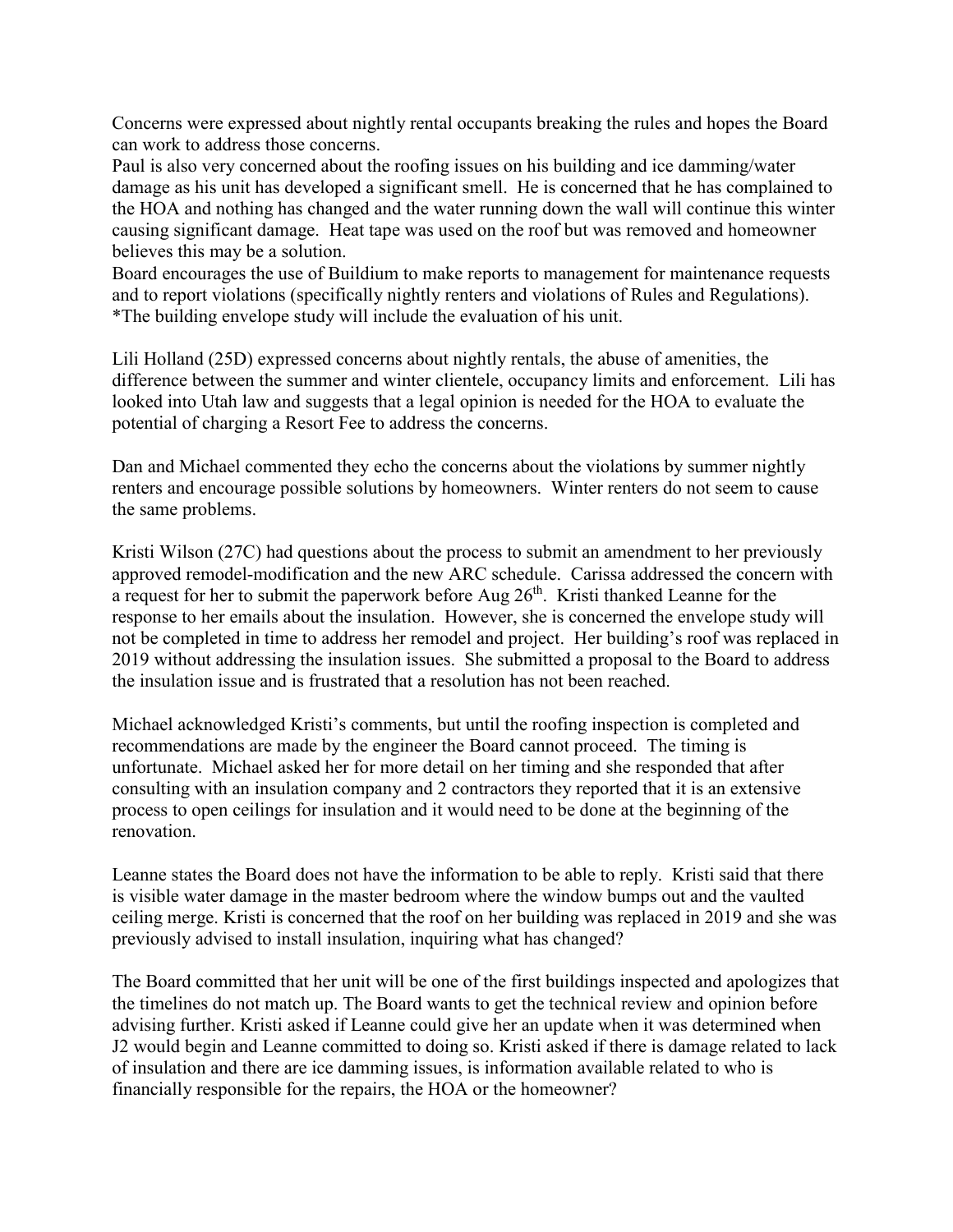Leanne stated that she does not have that information to release and does not know when that information will be available for release.

Jim Meland (30A) would like to know the goal of the building envelope consulting study on the roofs and whether it is to determine the course of action on the remaining roofs or whether it will create an opinion about the entire development? He expressed concerns about ice dam/water damage to the first 3 feet of his garage roof that impacts the garage. Is this going to be a course of action for entire development?

Leanne said the study was intended to address ice damming throughout the entire development. The study was initially to determine how to proceed on the remaining roofs and budget for it; but acknowledges that several homeowners have now expressed ice dam concerns on newer roofs and that the whole community roofing needs to be addressed.

#### **VIII. Hidden Creek Meetings**

• Board Meeting September 17, 2020 3:00PM, MST via GoTo Meeting

• Tentatively: Town Hall Meetings to start discussion on Capital Reserve Projects and how to accomplish funding on September  $17<sup>th</sup>$ , 6:30-7:30PM, MST and October  $1<sup>st</sup>$ , 6:30-7:30PM, MST and they will be noticed to owners.

ASHM has a 2-3 week deadline from this meeting for the Board to give direction in order to prepare for the Town Hall meetings.

Carissa inquired about timing for notification for board elections to homeowners so applications/bios could be submitted in time for distribution to homeowners? Leanne stated that we need to have a discussion about this "off line" because in her personal opinion there are no board seats up for election this year. Carri questions why there is no board election this year? Leanne says if you want to have a discussion and talk about this now we can.

The existing bylaws have a provision which state there are people with 2-year cycles and people with 3-year cycles. Carri asks for clarity as to how this could happen and won't this result in the entire board being up for election next year? Leanne says "yes", this why we need an amendment. The need for an amendment has been discussed at great length due to the "fallacy" that was created in 2012 when the prior management company improperly wrote and recorded the amendment which was intended to stagger terms so that the entire Board was not up for election every 2 years.

Leanne does not believe a vote of the Board or anything other than a vote of the homeowners can change this cycle. Leanne acknowledges this is incorrect and not the intent, but states if someone wants to push this issue we will have to get a legal opinion to clarify.

*\*\*Upon Review Leanne requested this edit: The intent of my statement in the second sentence is not that the first sentence was wrong, but rather that the current by-law with 2 different term lengths is not correct.*

Leanne says this 2yr/3yr cycle is what has been followed since 2012 with the exception of a "little bit of a glitch' one year when there was a change in the property management company and there wasn't an election. Carri believes this to be unfair and poor timing when we are trying